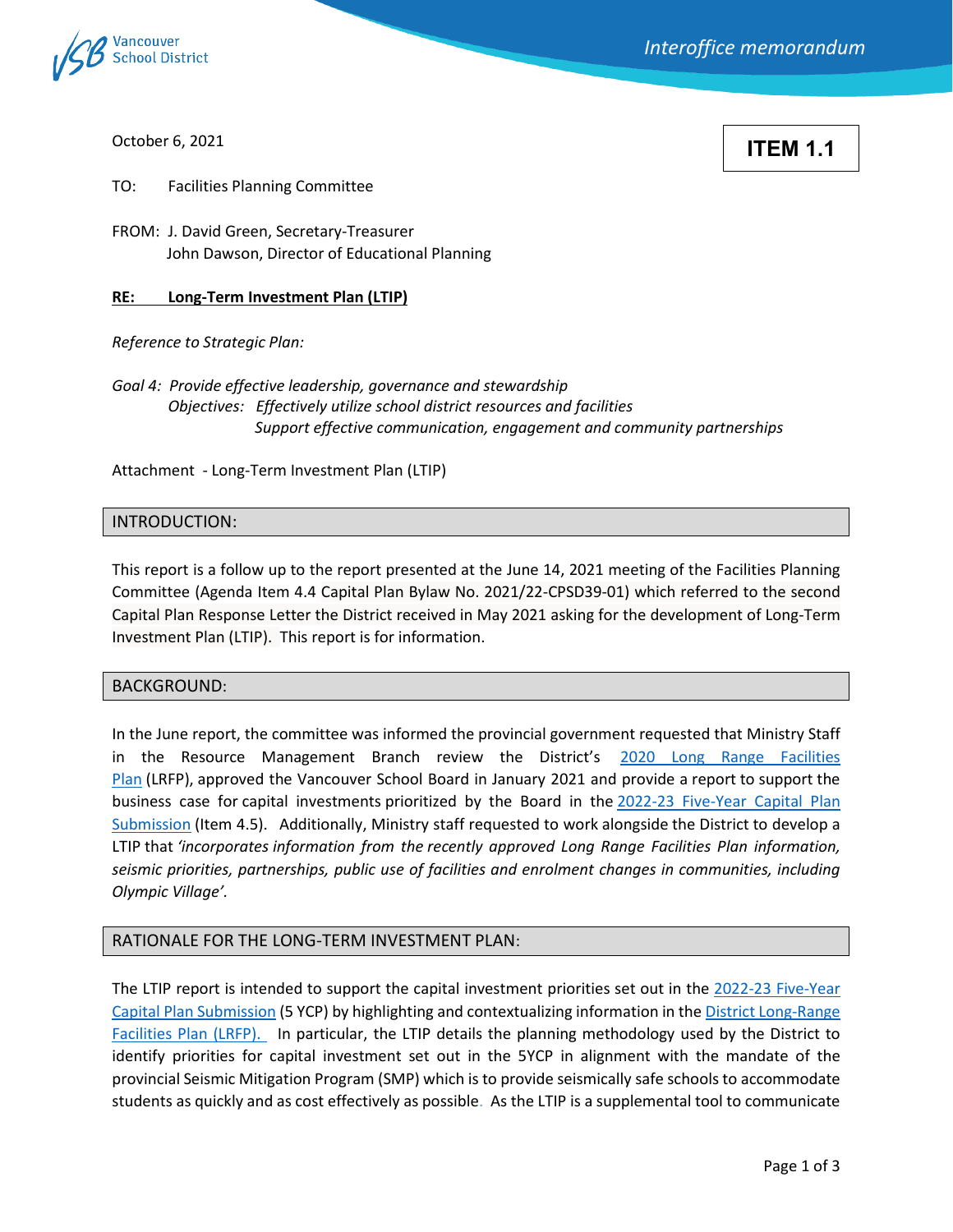the road map to work towards the strategic goals in the District Long Range Facilities Plan, it will be appended to the LRFP.

In recognition of the unique challenges and opportunities facing the VSB, the LTIP serves the broader purpose of providing a framework to enhance equitable access to licensed childcare spaces in the Vancouver School District in conjunction with the SMP. The proposed school at the Olympic Village site stands out as an opportunity to address enrolment pressure in the area and provide space for 0-5 age daycare, and school age care at a single site. Further, as the LTIP evolves it will support a more systematic approach to reviewing opportunities that emerge from the VSB Land Asset Management strategy that align with affordable housing objectives of the government and the Cit of Vancouver.

# PROCESS

Senior District and Ministry staff have formally met several times to discuss the development of the LTIP with the common purpose of advancing the VSB Capital Program. The District has found these discussions to be productive in defining the scope, content, and overall approach to developing the LTIP. Further discussions have occurred on a weekly basis between the Director of Educational Planning and the Regional Director for Capital Projects. Both series of discussions have provided an opportunity for exploration of the zonal planning methodology used to prioritize requests for capital investment by government and a fuller discussion of ideas and opportunities to maximize public benefit from investments that advance the capital plan in Vancouver.

# LTIP FRAMEWORK

The LTIP is developed in alignment with priorities set out in the 5YCP. The report contains seven detailed case studies that provide supporting zonal context and analysis for project requests prioritized in the Capital Plan and projects that have advanced to the feasibility stage in the capital plan approval process.

| <b>School Name</b>                         | <b>Capital Plan Status</b> |
|--------------------------------------------|----------------------------|
| <b>David Thompson</b>                      | Supported                  |
| <b>Grenfell</b>                            | Supported                  |
| <b>Mackenzie</b>                           | Prioritized in Year 1      |
| <b>Renfrew</b>                             | Prioritized in Year 1      |
| <b>Waverley</b>                            | Prioritized in Year 2      |
| <b>Emily Carr</b>                          | Prioritized in Year 2      |
| <b>School at Olympic</b><br><b>Village</b> | Prioritized in Year 1      |

| Figure 1 - List of Schools with Zonal Case Studies in LTIP |
|------------------------------------------------------------|
|------------------------------------------------------------|

Each existing school is in a zone where over 60% of the capacity is not seismically safe and there is insufficient capacity at safe schools adjacent to the zone to accommodate all students in safe schools. In addition to providing seismically safe capacity, a new school at the Olympic Village site provides an opportunity to address local enrolment growth, persistent kindergarten waitlists, and demand for daycare and school age childcare within a single project.